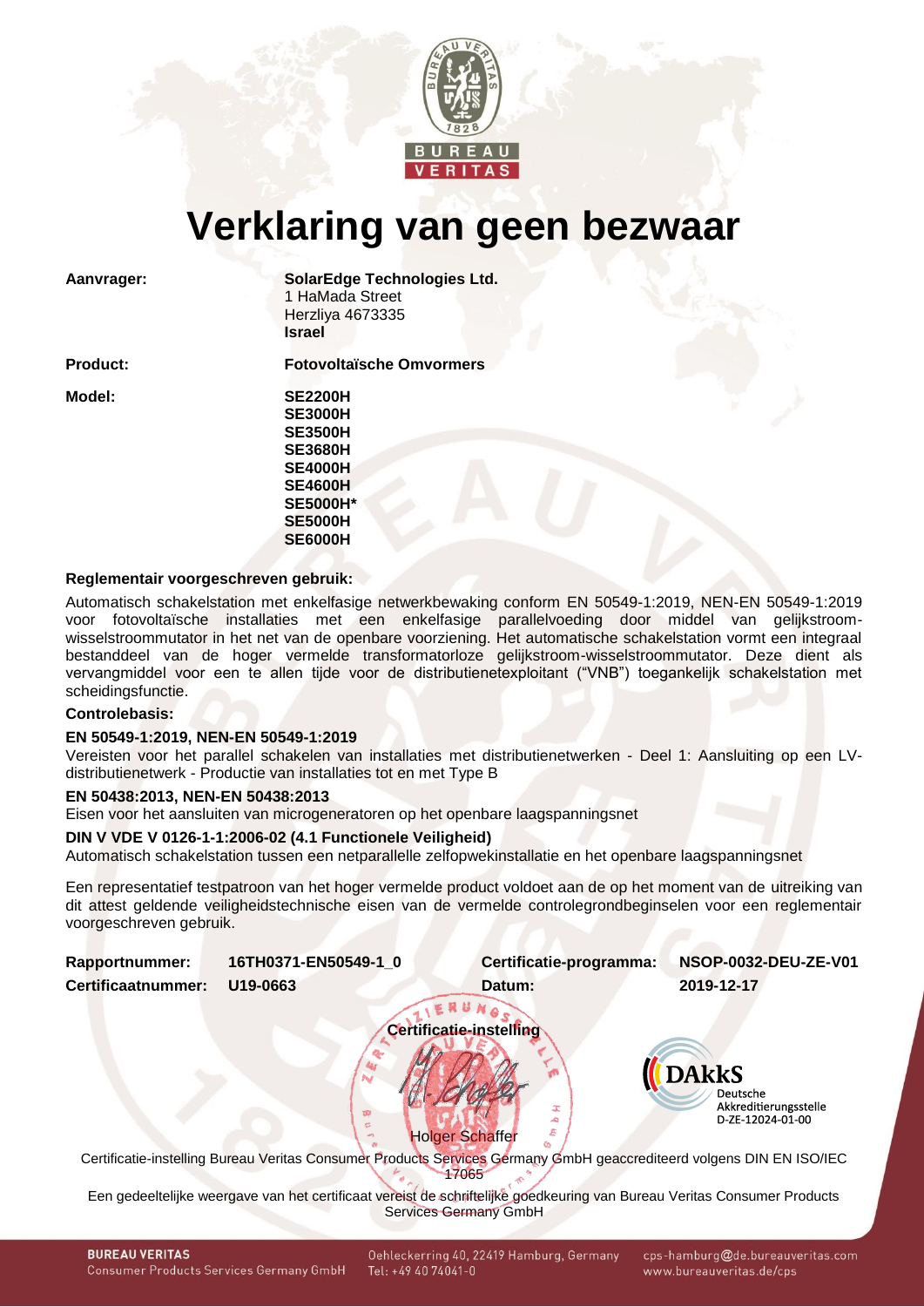

| <b>Appendix</b>                                                                  |                                                                              |                              |                              |                              |  |
|----------------------------------------------------------------------------------|------------------------------------------------------------------------------|------------------------------|------------------------------|------------------------------|--|
| Extract from test report according to EN 50549-1<br>Nr. 16TH0371-EN50549-1_0     |                                                                              |                              |                              |                              |  |
| Type Approval and declaration of compliance with the requirements of EN 50549-1. |                                                                              |                              |                              |                              |  |
| Manufacturer / applicant:                                                        | SolarEdge Technologies Ltd.<br>1 HaMada Street<br>Herzliya 4673335<br>Israel |                              |                              |                              |  |
| <b>Micro-generator Type</b>                                                      | Photovoltaic (PV) inverter                                                   |                              |                              |                              |  |
|                                                                                  |                                                                              |                              |                              |                              |  |
|                                                                                  | <b>SE2200H</b>                                                               | <b>SE3000H</b>               | <b>SE3500H</b>               | <b>SE3680H</b>               |  |
| Input DC voltage range [V]                                                       | 270-480                                                                      | 270-480                      | 270-480                      | 270-480                      |  |
| Input DC current [A]                                                             | 8,5                                                                          | 11,5                         | 13,5                         | 15                           |  |
| <b>Output AC voltage [V]</b>                                                     | 230 @ 50Hz / 60Hz<br>(N, PE)                                                 | 230 @ 50Hz / 60Hz<br>(N, PE) | 230 @ 50Hz / 60Hz<br>(N, PE) | 230 @ 50Hz / 60Hz<br>(N, PE) |  |
| <b>Output AC current [A]</b>                                                     | 10                                                                           | 14                           | 16                           | 16                           |  |
| <b>Output power [VA]</b>                                                         | 2200                                                                         | 3000                         | 3500                         | 3680                         |  |
|                                                                                  |                                                                              |                              |                              |                              |  |
|                                                                                  | <b>SE4000H</b>                                                               | <b>SE4600H</b>               | <b>SE5000H*</b>              | <b>SE5000H</b>               |  |
| Input DC voltage range [V]                                                       | 270-480                                                                      | 270-480                      | 270-480                      | 270-480                      |  |
| Input DC current [A]                                                             | 11                                                                           | 12,5                         | 13,5                         | 13,5                         |  |
| <b>Output AC voltage [V]</b>                                                     | 230 @ 50Hz / 60Hz<br>(N, PE)                                                 | 230 @ 50Hz / 60Hz<br>(N, PE) | 230 @ 50Hz / 60Hz<br>(N, PE) | 230 @ 50Hz / 60Hz<br>(N,PE)  |  |
| <b>Output AC current [A]</b>                                                     | 18,5                                                                         | 21                           | 23                           | 23                           |  |
| <b>Output power [VA]</b>                                                         | 4000                                                                         | 4600                         | 4985                         | 5000                         |  |
|                                                                                  |                                                                              |                              |                              |                              |  |
|                                                                                  | <b>SE6000H</b>                                                               |                              |                              |                              |  |
| Input DC voltage range [V]                                                       | 270-480                                                                      |                              |                              |                              |  |
| Input DC current [A]                                                             | 16,5                                                                         |                              |                              |                              |  |
| <b>Output AC voltage [V]</b>                                                     | 230 @ 50Hz / 60Hz<br>(N, PE)                                                 |                              |                              |                              |  |
| <b>Output AC current [A]</b>                                                     | 27,5                                                                         |                              |                              |                              |  |
| <b>Output power [VA]</b>                                                         | 6000                                                                         |                              |                              |                              |  |
| <b>Firmware version</b>                                                          | Main DSP software version is 1.130<br>Aux DSP software version is 2.19       |                              |                              |                              |  |
| <b>Measurement period:</b>                                                       | 2019-10-13 to 2019-12-10                                                     |                              |                              |                              |  |

**Description of the structure of the power generation unit:**

The power generation unit is equipped with a PV and line-side EMC filter. The power generation unit has no galvanic isolation between DC input and AC output. Output switch-off is performed with single-fault tolerance based on two series-connected relays in line and neutral. This enables a safe disconnection of the power generation unit from the network in case of error.